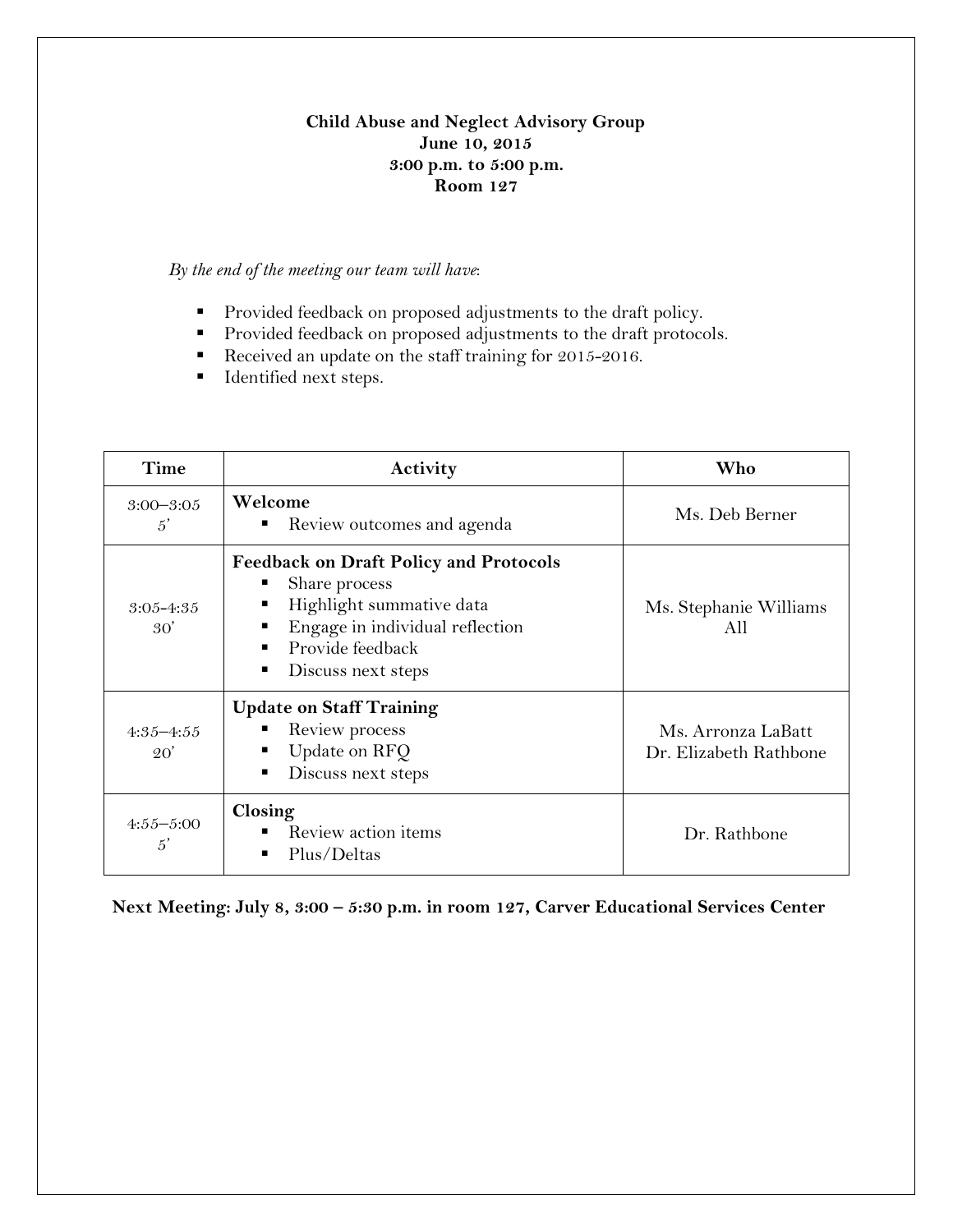| <b>Meeting Notes:</b>                         |                                        |                   |                        |  |  |  |  |
|-----------------------------------------------|----------------------------------------|-------------------|------------------------|--|--|--|--|
| Agenda item:                                  | Welcome                                | <b>Presenter:</b> | Ms. Deb Berner         |  |  |  |  |
| Discussion:                                   |                                        |                   |                        |  |  |  |  |
| Reviewed agenda and outcomes for the meeting. |                                        |                   |                        |  |  |  |  |
| Agenda item:                                  | Feedback on Draft Policy and Protocols | Presenter:        | Ms. Stephanie Williams |  |  |  |  |

## **Discussion:**

Ms. Williams described the process for amending the policy, including timeline for public comment and next steps, such as the June 15, 2015 presentation to the Board of Education (BOE) Policy Management Committee. Meeting will be held at 2:00 p.m. and is open to the public. It also will be televised and streamed online.

Majority of public comments related to protocols. Staff members recommended adjustments to policy and protocol after reviewing the comments.

For this meeting, all members read and reviewed the policy and protocol and the public comments. Any suggestions for edits or review were noted on the capture sheet provided. Ms. Williams will make any necessary changes to the policy and protocol discussed today that will be given to BOE Policy Management Committee for their June 15 meeting.

### **Policy:**

Ms. Williams reviewed the recommended changes to the policy.

- Line 61 suggests this policy applies only to adults with access to children on school property. What about field trips or Interim Instructional Services (IIS)?
	- o Protocol defines "MCPS property" to include any place where MCPS staff members are serving in their capacity as staff members. This means that field trips, IIS, and outdoor education are included.
- Public comments suggested that policy is not in compliance with what the law requires. o Recommended changes addressed these concerns.
- On p. 7, it states "investigation by any external agency" (singular). Since often there are joint investigations, would suggest changing word to "agencies" (plural).
- Language in policy suggests that no contact with the alleged victim (child) is permitted during an investigation. Does that include counseling support?
	- $\circ$  No. There are provisions in the protocol for counseling children (e.g., with The Tree House).
	- o There are no blocks against students accessing services. If there are any questions, call Montgomery County Police Department (MCPD) or CPS for clarification.

## **Protocols (future Regulation):**

Mr. Civin reviewed the recommended changes to the protocol (highlighted in red on protocol).

- A lot of time and work was spent on these protocols.
- Page 12, #2: Change "guidance counselor" to "school counselor."

#### **Action items Person responsible Deadline**

 $\checkmark$  Clarify when CPS will notify MCPS about allegations of abuse MCPS and CPS staff or neglect that involve MCPS employees, even if alleged members. victim is not an MCPS student or the report was made by a July 8, 2015